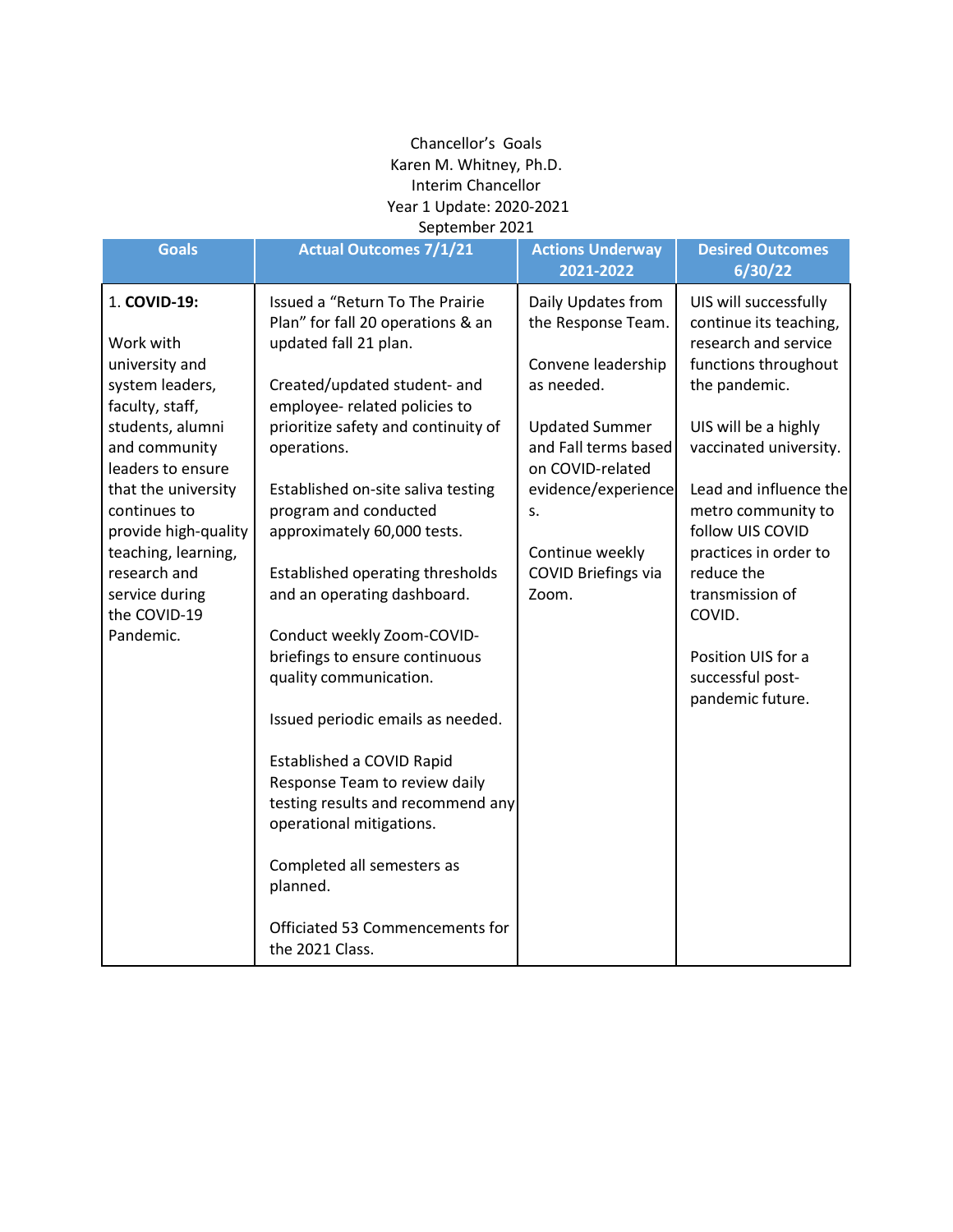| 2. Anti-Racism &<br><b>Social Justice:</b><br>Work with<br>university and<br>system leaders,<br>faculty, staff,<br>students, alumni<br>and community<br>leaders to build<br>upon UIS' efforts<br>that advance our<br>values of integrity,<br>civic engagement,<br>diversity, strategic<br>thinking and<br>accountability<br>through our<br>teaching, learning,<br>research and<br>service. | Established an Anti-Racism<br>Taskforce with the purpose of<br>reviewing university policy and<br>procedures and recommend<br>further review/changes to any<br>policies and procedures that would<br>reduce system racism within the<br>university.<br>Engaged various university leaders<br>and committees providing<br>observations of current practices<br>with suggestions to improve<br>specific policies to advance the<br>university's commitment to social<br>justice. | The Taskforce will<br>continue to engage<br>the Cabinet with<br>ongoing<br>observations and<br>recommendations.                                                                                                                                                                                                                                                                                    | Reduce the extent to<br>which UIS enables<br>systemic racism.                                                                                                                                                                                                                                                                                                                                        |
|--------------------------------------------------------------------------------------------------------------------------------------------------------------------------------------------------------------------------------------------------------------------------------------------------------------------------------------------------------------------------------------------|--------------------------------------------------------------------------------------------------------------------------------------------------------------------------------------------------------------------------------------------------------------------------------------------------------------------------------------------------------------------------------------------------------------------------------------------------------------------------------|----------------------------------------------------------------------------------------------------------------------------------------------------------------------------------------------------------------------------------------------------------------------------------------------------------------------------------------------------------------------------------------------------|------------------------------------------------------------------------------------------------------------------------------------------------------------------------------------------------------------------------------------------------------------------------------------------------------------------------------------------------------------------------------------------------------|
| 3. Enrollment:<br>Work with the<br>Provost, the<br>Enrollment<br>Management team,<br>and the deans to<br>enhance student<br>recruitment efforts,<br>implement the<br>Common<br>Application<br>platform, and<br>increase both<br>undergraduate and<br>graduate student<br>enrollments.                                                                                                      | Doubled the number of students<br>enrolling in the "Fall Half<br>Semester" from 121 to 242<br>students and almost tripled credit<br>hours.<br>Introduced a new "Winter Term"<br>that occurs between Fall and<br>Spring with 17 course sections.<br>Increased recruitment efforts in<br>the central IL and Springfield metro<br>areas.<br>Introduced new business graduate<br>degrees including a 14-month<br>MBA.<br>Increased applications 30% for<br>spring 2021.            | Launched the<br>Common<br>Application, August<br>2021.<br>Making significant<br>investments in EM<br>staffing, training,<br>and support.<br>Making significant<br>investments in<br>marketing/<br>communicating UIS<br>programs to<br>prospective<br>students.<br>Engaging faculty and<br>other staff (beyond<br>EM) to review, plan<br>and enact changes<br>that will increase our<br>enrollment. | Increase both<br>undergraduate and<br>graduate student<br>enrollments.<br>Launch the Common<br>Application.<br>Create/implement a<br>24-month EM plan to<br>increase new student<br>enrollment.<br>Create/implement a<br>24-EM plan to increase<br>the retention of current<br>students to graduation.<br>All EM units are fully<br>staffed, oriented and<br>working effectively and<br>efficiently. |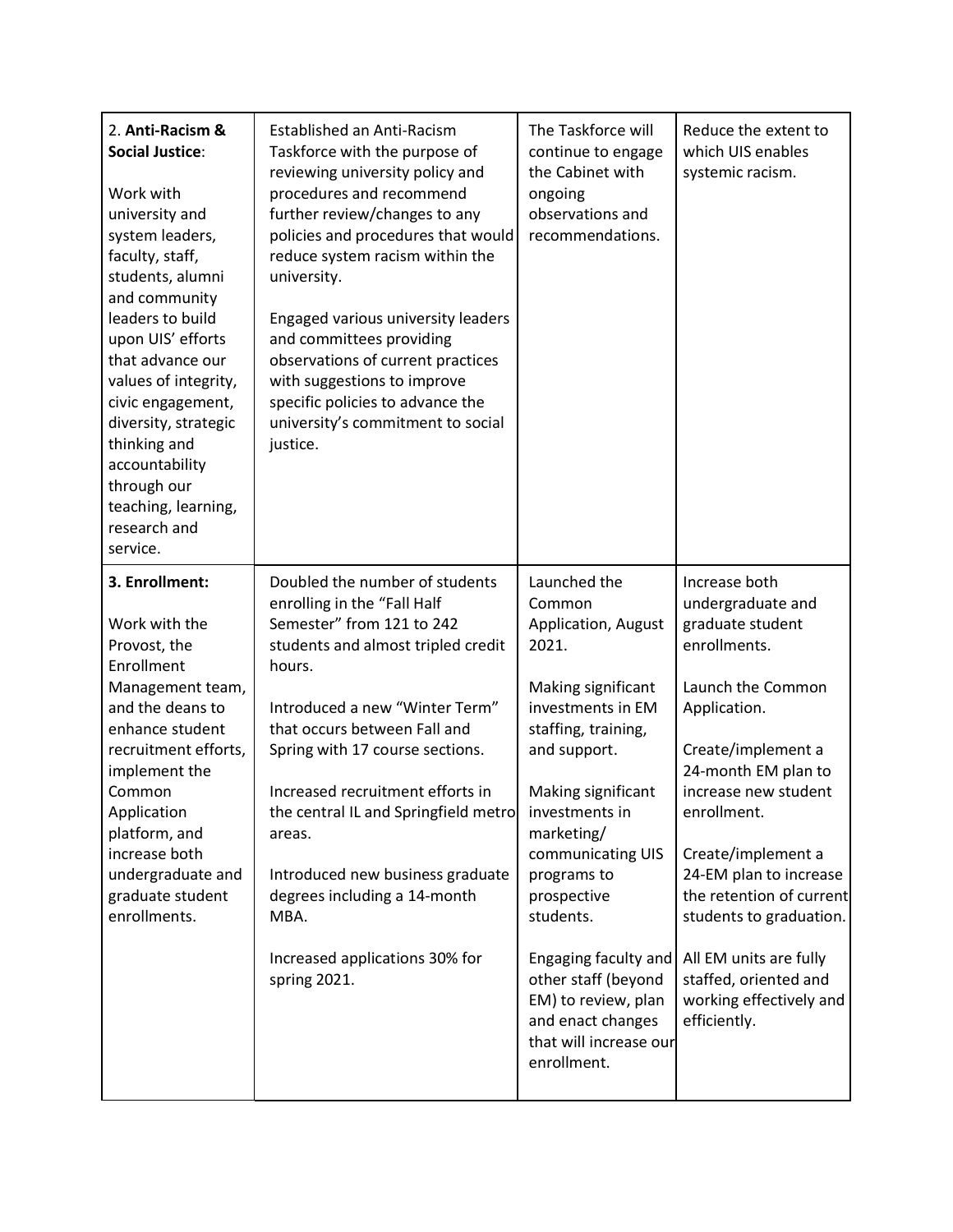|                                                                                                                                                                                                                                                                                                       |                                                                                                                                                                                                                                                                                                                                                                                                                                                                                                             | Launched<br>committee to<br>explore growing<br>Summer term<br>enrollment.                                                                                                                                                                                                                                                                       |                                                                  |
|-------------------------------------------------------------------------------------------------------------------------------------------------------------------------------------------------------------------------------------------------------------------------------------------------------|-------------------------------------------------------------------------------------------------------------------------------------------------------------------------------------------------------------------------------------------------------------------------------------------------------------------------------------------------------------------------------------------------------------------------------------------------------------------------------------------------------------|-------------------------------------------------------------------------------------------------------------------------------------------------------------------------------------------------------------------------------------------------------------------------------------------------------------------------------------------------|------------------------------------------------------------------|
| 4. Academic Affairs<br><b>Reorganization:</b><br>Work with the<br>Provost, deans and<br>faculty to finalize<br>the college and<br>department<br>realignment and<br>reorganization to<br>optimize<br>intellectual<br>synergies and<br>maximize<br>realization of goals<br>in the Strategic<br>Compass. | College and departmental<br>conversations continue.<br>Various units progressed through a<br>three-phase process. College of<br>Business & Management has<br>proceeded through governance. All<br>other units are in process.<br>The Campus Senate and the Office<br>of the Provost co-hosted a series of<br><b>Campus Conversations in Spring</b><br>21.<br>College realignment and re-<br>organization was substantially<br>advanced.                                                                     | Working with the<br>Provost, deans and<br>Campus Senate and<br>faculty leadership to<br>ensure that we<br>complete a proposal<br>for reorganization to<br>submit a final<br>proposal to the UI<br><b>BOT Fall 2021.</b>                                                                                                                         | College realignment<br>and re-organization<br>will be completed. |
| 5. Labor Relations:<br>Work with the<br>President's Office,<br>the Provost's<br>Office, Human<br>Resources, and<br>faculty and staff<br>leaders on various<br>labor union<br>contracts, including<br>negotiation of<br>successor<br>agreement for<br>faculty bargaining<br>unit.                      | Regularly meeting with labor unit<br>leadership to ensure quality lines<br>of communication and consultation<br>related to the collective bargaining<br>agreement.<br>Regularly meeting with UIS/UI<br>System regarding on-going labor<br>items.<br>Worked to advance the various<br>labor union contracts.<br>Work to complete the Faculty<br>Union agreement included, to-<br>date, meeting 12 times for a total<br>of 25 hours.<br>Participated in a group training<br>with a professional mediator from | Reached tentative<br>agreements on wage<br>reopener with the<br><b>UPI Clerical, Service</b><br>and Technical Union<br>and the UPI AGE<br>Union.<br>Working to<br>complete the Faculty<br>Union successor<br>agreement.<br>Working to<br>complete the next<br><b>UPI Clerical Services</b><br>and Technical,<br>AFSCME and IATSE<br>agreements. | All union-related<br>agreements are<br>current and<br>completed. |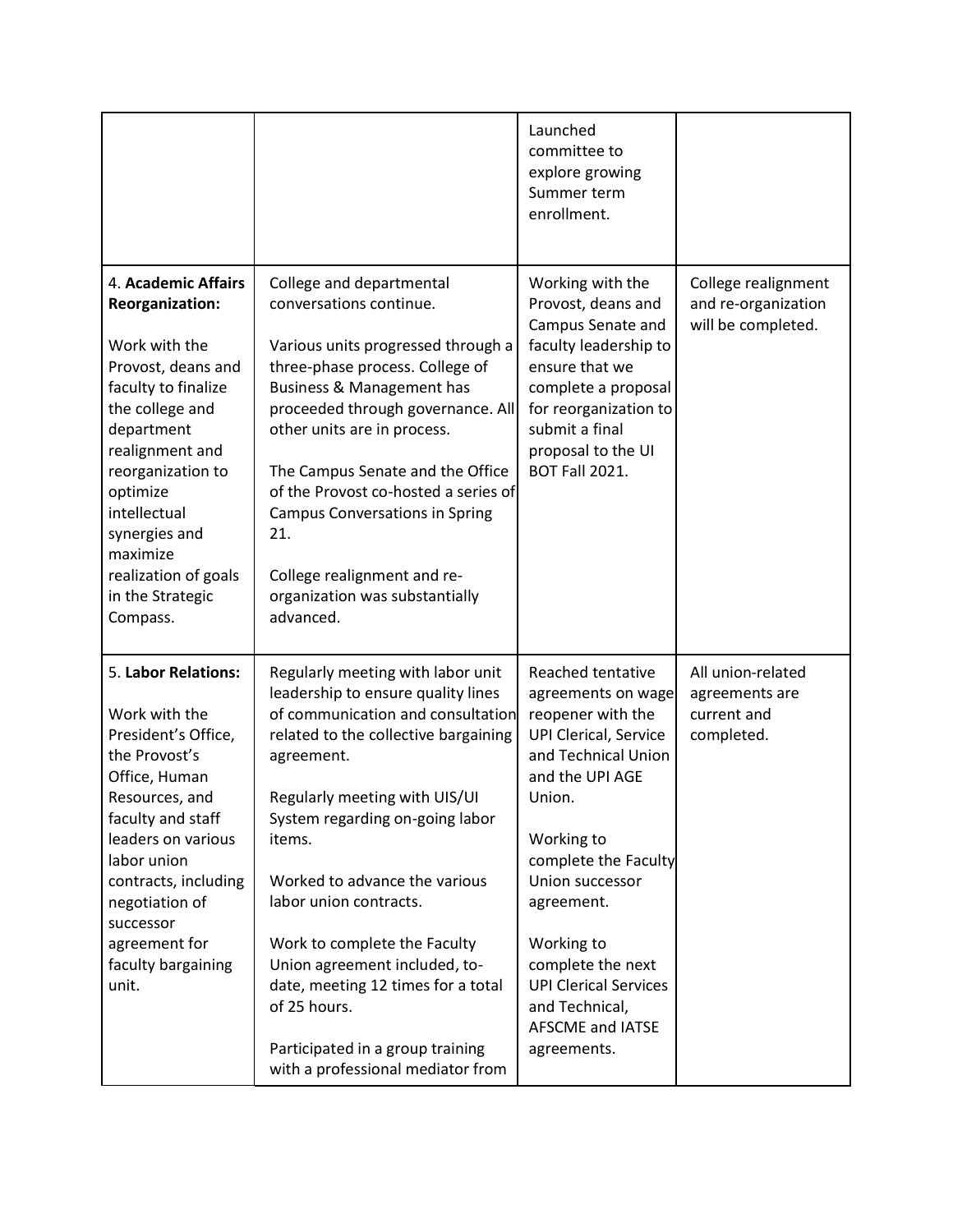| the Federal Mediation and<br>Conciliation Services (FMCS). |  |
|------------------------------------------------------------|--|
|                                                            |  |
|                                                            |  |
|                                                            |  |
|                                                            |  |
|                                                            |  |
|                                                            |  |
|                                                            |  |
|                                                            |  |
|                                                            |  |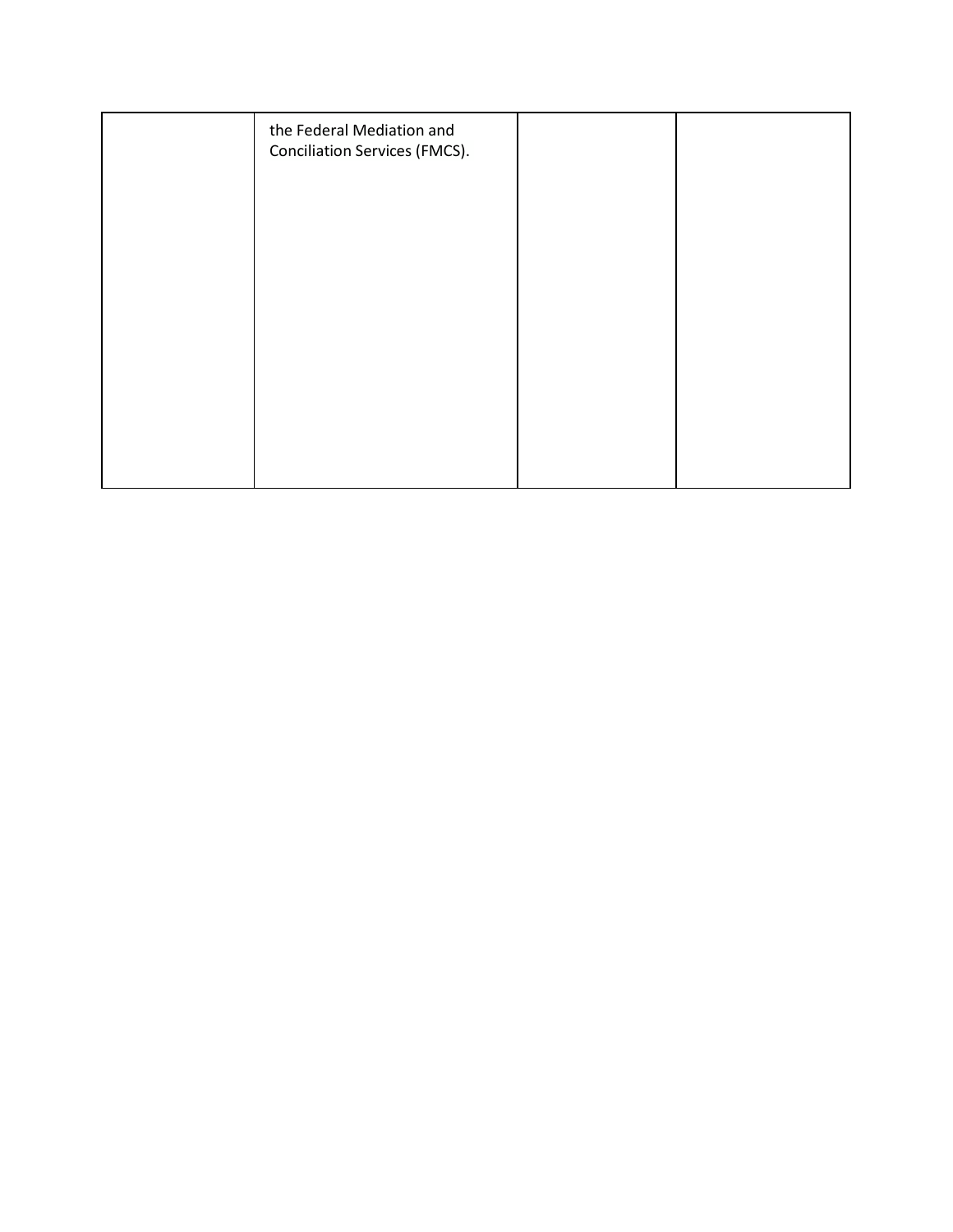| 6. Organizational<br>Improvements:                                                           | Developed a Faculty Incentive<br>Separation Program.                                                                                                                                                                     | Utilizing "efficiency<br>consulting" to                                                                        | Identify and achieve<br>efficiencies and                                                                                                                            |
|----------------------------------------------------------------------------------------------|--------------------------------------------------------------------------------------------------------------------------------------------------------------------------------------------------------------------------|----------------------------------------------------------------------------------------------------------------|---------------------------------------------------------------------------------------------------------------------------------------------------------------------|
| Work with all units<br>of the university<br>and the system CFO<br>to continue<br>identifying | <b>Created the Strategic Hiring</b><br>Committee to review all proposed<br>hiring to confirm funding source<br>and ensure workforce efficiency.                                                                          | review and improve<br>operational<br>efficiencies designed<br>to reduce<br>expenses/increase<br>revenue. First | improvements that<br>strengthened the<br>university's budget<br>model and overall<br>operation.                                                                     |
| efficiencies to<br>strengthen the<br>university's budget<br>model.                           | Enacted a "pause" on all open<br>positions for a leadership review of<br>each position to confirm need and<br>to consider other staff approaches.<br>Using "student credit hour" and<br>"student to employee" ratio data | project includes a<br>review of enrollment<br>management units.                                                | Complete the staffing<br>and launching of the<br>Division of Finance<br>and Administration in<br>order to allow the<br>next Chancellor to<br>search for a regularly |
|                                                                                              | to review operational efficiency.                                                                                                                                                                                        |                                                                                                                | appointed VCFA.                                                                                                                                                     |
|                                                                                              | Issued a multi-part Zoom webinar<br>series (Show Me The Money) to<br>describe/explain UIS<br>Revenues/Expenses/Fiscal<br>Condition/Fiscal Decision-                                                                      |                                                                                                                | Create and secure<br>approvals and buy-in<br>for a 5-year UIS<br><b>Financial Recovery</b><br>Plan.                                                                 |
|                                                                                              | Making/University Budgeting.<br>Engaged our university shared<br>governance to understand and<br>increase their involvement in the<br>university's budget model.                                                         |                                                                                                                | Establish a budget<br>planning timetable<br>that ensures strategic<br>and achievable<br>approach to the                                                             |
|                                                                                              | Launch an initiative inviting all<br>employees to identify efficiencies<br>that could strengthen university<br>operations.                                                                                               |                                                                                                                | operating budget.<br>Engage the Cabinet in<br>strategic cost-cutting<br>exercises.                                                                                  |
|                                                                                              | Established the Finance &<br>Administration Division; hired an<br>Interim VC Finance &<br>Administration to strengthen                                                                                                   |                                                                                                                | Connect the financial<br>planning of the<br>university to the<br>enrollment planning.                                                                               |
|                                                                                              | financial planning, reporting,<br>budgeting, and transparency.                                                                                                                                                           |                                                                                                                | Completed a<br>reorganization of the                                                                                                                                |
|                                                                                              | In order to continue the<br>professional development of<br>employees during a pandemic the<br>university entered into a contract<br>with a firm that offers a broad<br>range of professional development                 |                                                                                                                | three enrollment<br>management units:<br>Admissions; Financial<br>Aid & Registrar in<br>order to ensure future<br>enrollment growth.                                |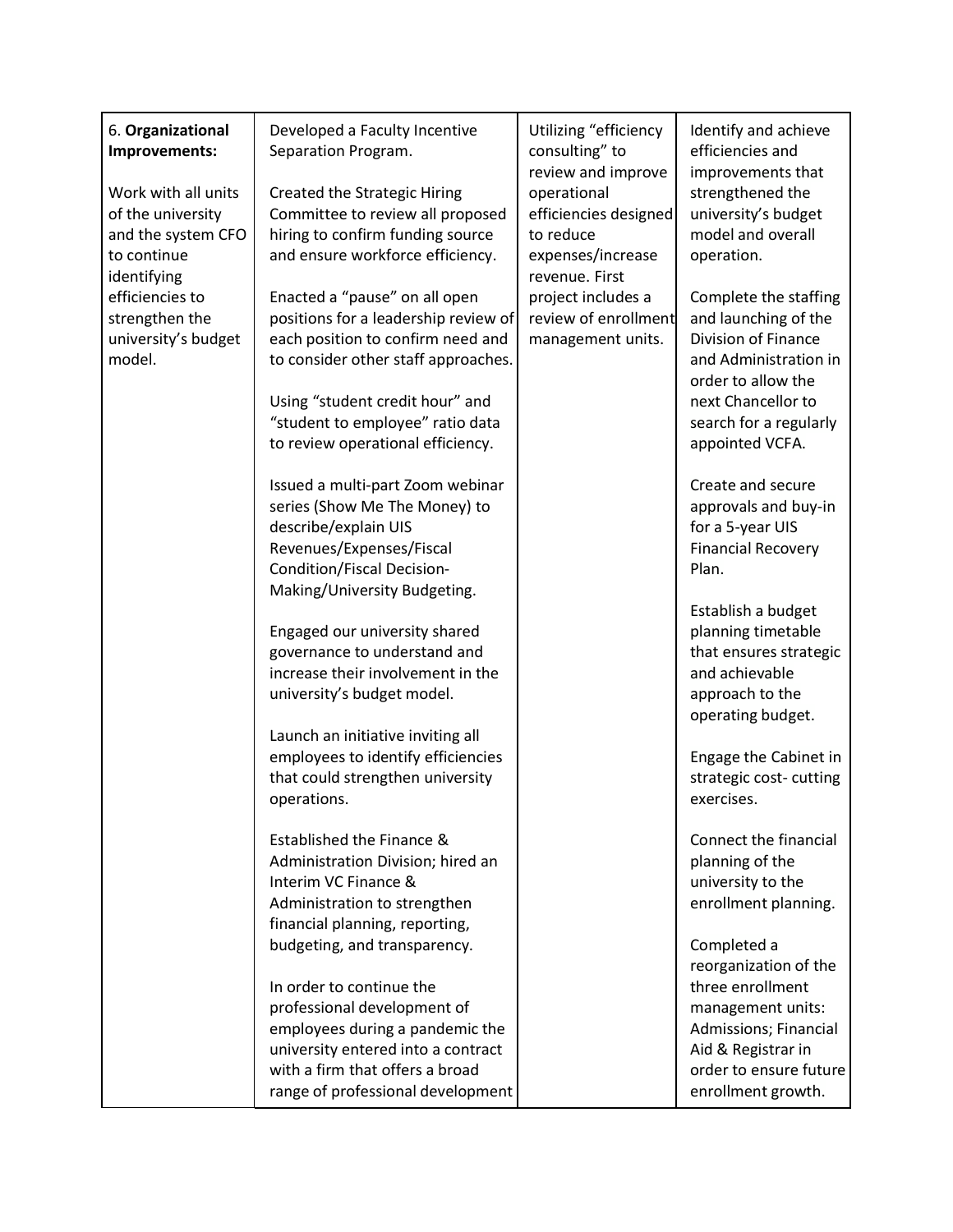| programs on line. This resulted in<br>564 total trainings taken by 150<br>people; 95 of this 150 have taken<br>at least two trainings. Most<br>popular topics are DEI, Leadership,<br>Title IX, Student Success, Women's<br>Leadership, Academic Leadership,<br>Advancement, Faculty Success. |  |
|-----------------------------------------------------------------------------------------------------------------------------------------------------------------------------------------------------------------------------------------------------------------------------------------------|--|
|                                                                                                                                                                                                                                                                                               |  |
|                                                                                                                                                                                                                                                                                               |  |
|                                                                                                                                                                                                                                                                                               |  |
|                                                                                                                                                                                                                                                                                               |  |
|                                                                                                                                                                                                                                                                                               |  |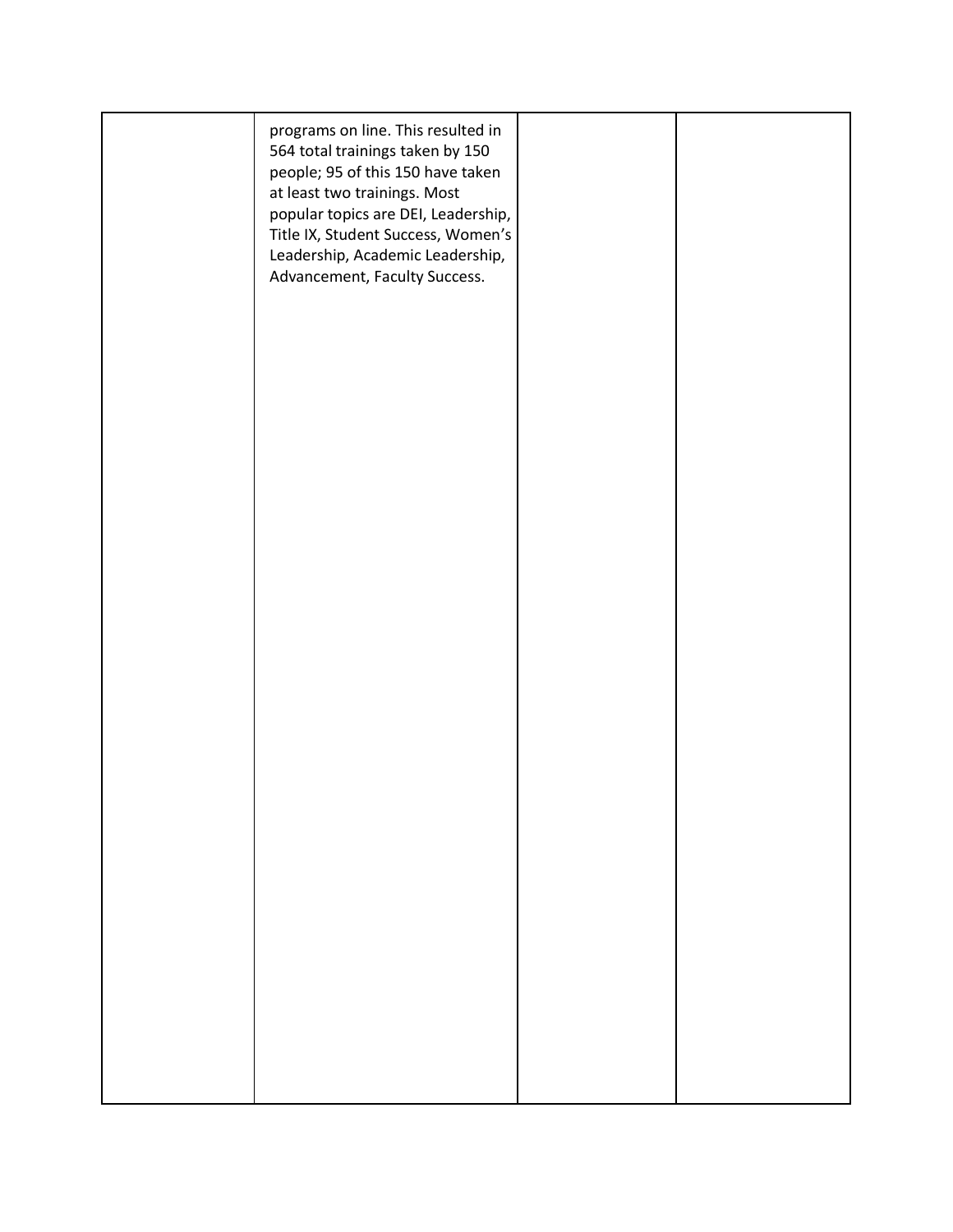| 7. Strategic<br><b>Compass:</b><br>Work with<br>administration,<br>faculty, staff and<br>students to<br>continue<br>implementation of<br>the Strategic<br>Compass.              | Reviewed the Strategic Compass<br>with the Cabinet. Working to<br>selectively advance the plan<br>despite the pandemic.<br>Implemented all 2020-2021<br>aspects of the Strategic Compass                                                                                                  | Spring 2022, will<br>conduct an informal<br>public review of the<br><b>Strategic Plan</b><br>progress and<br>achieved outcomes.                                                                                                                                                                                             | Achieve the desired<br>outcomes articulated<br>in the plan.                                                                                                                    |
|---------------------------------------------------------------------------------------------------------------------------------------------------------------------------------|-------------------------------------------------------------------------------------------------------------------------------------------------------------------------------------------------------------------------------------------------------------------------------------------|-----------------------------------------------------------------------------------------------------------------------------------------------------------------------------------------------------------------------------------------------------------------------------------------------------------------------------|--------------------------------------------------------------------------------------------------------------------------------------------------------------------------------|
| 8. Community<br>Outreach:<br>Work with<br>university leaders<br>to preserve and<br>extend community<br>outreach to the city<br>of Springfield and<br>the surrounding<br>area.   | Meet weekly with university and<br>community leaders to ensure our<br>continued outreach despite the<br>pandemic and to discuss future<br>curricular and co-curricular efforts.<br>Continue to institutionalize<br>outreach efforts into UIS teaching,<br>learning, research and service. | Preserved and<br>extended<br>community<br>outreach in the city<br>of Springfield and<br>the surrounding<br>area.                                                                                                                                                                                                            | Continue to establish<br>UIS as a capital city<br>university dedicated to<br>serving the public good.                                                                          |
| 9. Reaching Stellar<br>Campaign:<br>Work with the<br>President, the<br>Foundation, the<br>Advancement<br>Office and UIS<br>friends to complete<br>the \$40 million<br>campaign. | Completed 99% of the campaign.<br>Raised \$39M of the \$40M.                                                                                                                                                                                                                              | Continue engaging,<br>cultivating and<br>soliciting alumni,<br>friends and donors<br>for programs<br>primarily associated<br>with campaign<br>priorities. The<br>Campaign funds<br>scholarships for<br>students, academic<br>excellence efforts,<br>UIS Center for<br>Lincoln Studies, and<br>facilities and tech<br>needs. | Achieved original<br>overall \$40M campaign<br>goal 10 months ahead<br>of schedule.<br>Extended campaign<br>efforts will increase<br>support for the<br>campaign's priorities. |